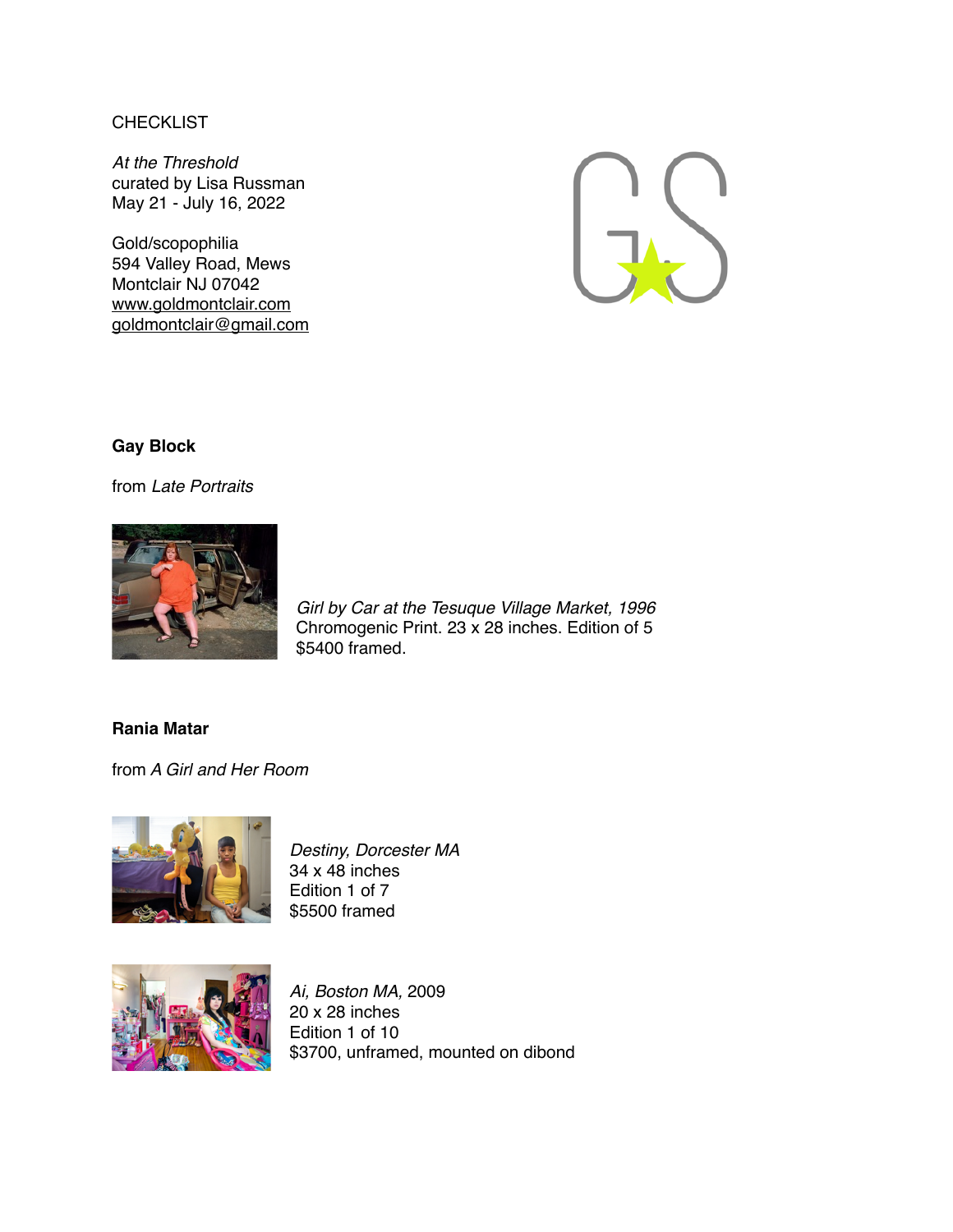

*Anna F, Winchester MA* 20 x 28 inches Edition 2 of 10 \$3700, unframed, mounted on dibond



*Emma P, Brookline Ma* 20 x 28 inches Edition 4 of 10 \$3700, unframed, mounted on dibond

**Cig Harvey**

from *You Look at Me Like an Emergency*



*THE SUMMER CAMP, MANDY, HIGGINS BEACH, MAINE, 2011* archival pigment print 29 x 29 inches edition of 7 \$4500 unframed



*RASPBERRY FINGERS, ANGEL, ROCKPORT, MAINE, 2011* archival pigment print 29 x 29 inches edition of 7 \$4500 unframed



*ANNEMARIE, ROCKPORT, MAINE, 2010* archival pigment print 29 x 29 inches edition of 7 \$4500 unframed



*CITO AND DIXIE CAT, CUSHING MAINE, 2007* archival pigment print 29 x 29 inches edition of 7 \$4500 unframed